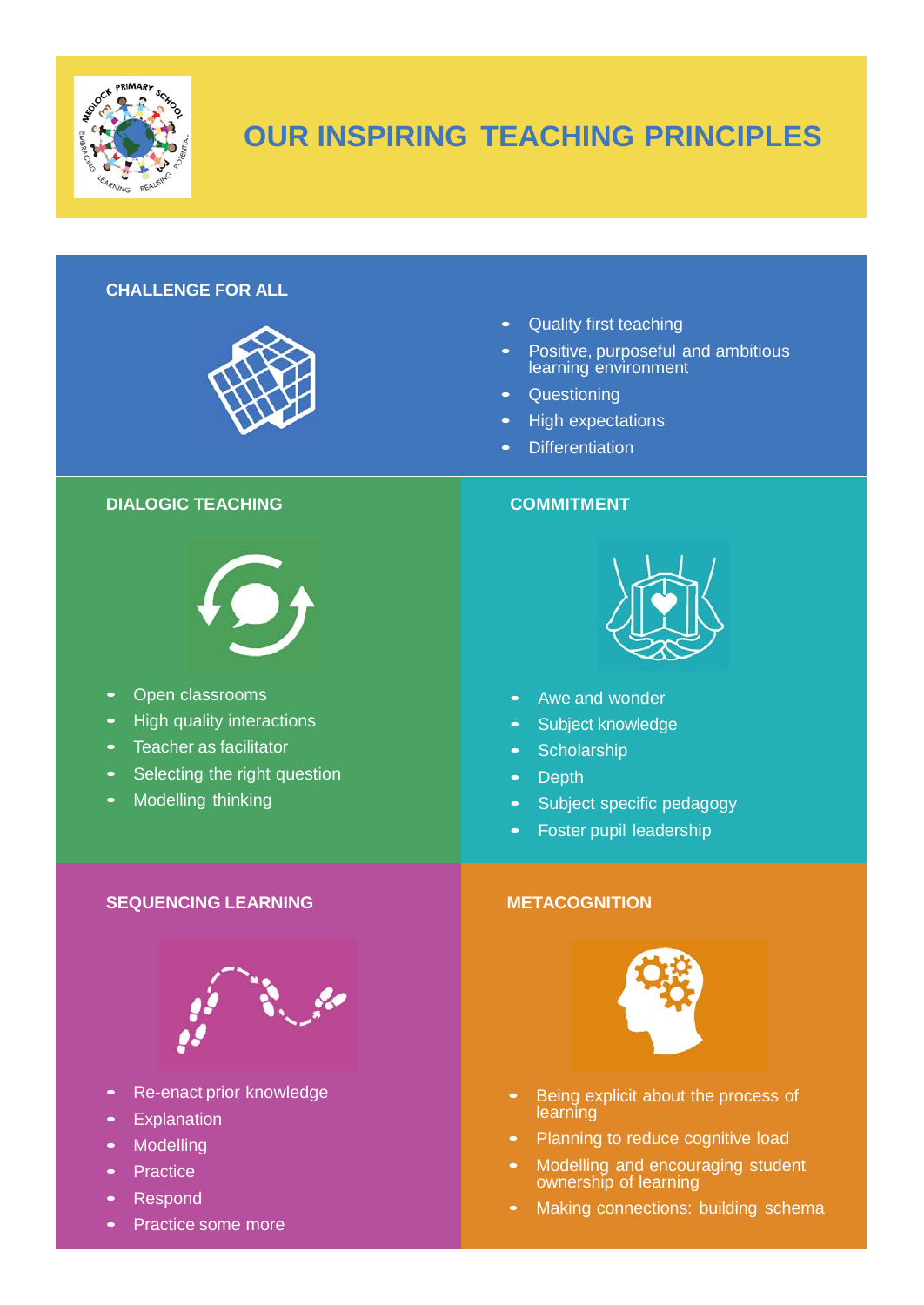

### **What How**

Creating a safe setting for pupils to take risks

High expectations of pupils

Providing an equitable classroom

- Clear routines, school and classroom expectations and boundaries agreed and adhered too
- Talk promise is understood and adhered to
- Classroom is well organised and arranged to support quality interactions
- Corridor teaching spaces and interventions mirror classroom practice
- Teacher establishes <sup>a</sup> classroom where challenge is the norm
- Expecting and celebrating achievement at all levels
- Dyslexia aware environment
- Equipment labelled, organised and available at point of need
- All students involved in meaningful ways all of the time
- Appropriate support provided
- Differentiation ensures challenge for all
- The learning environment reflects and supports all learners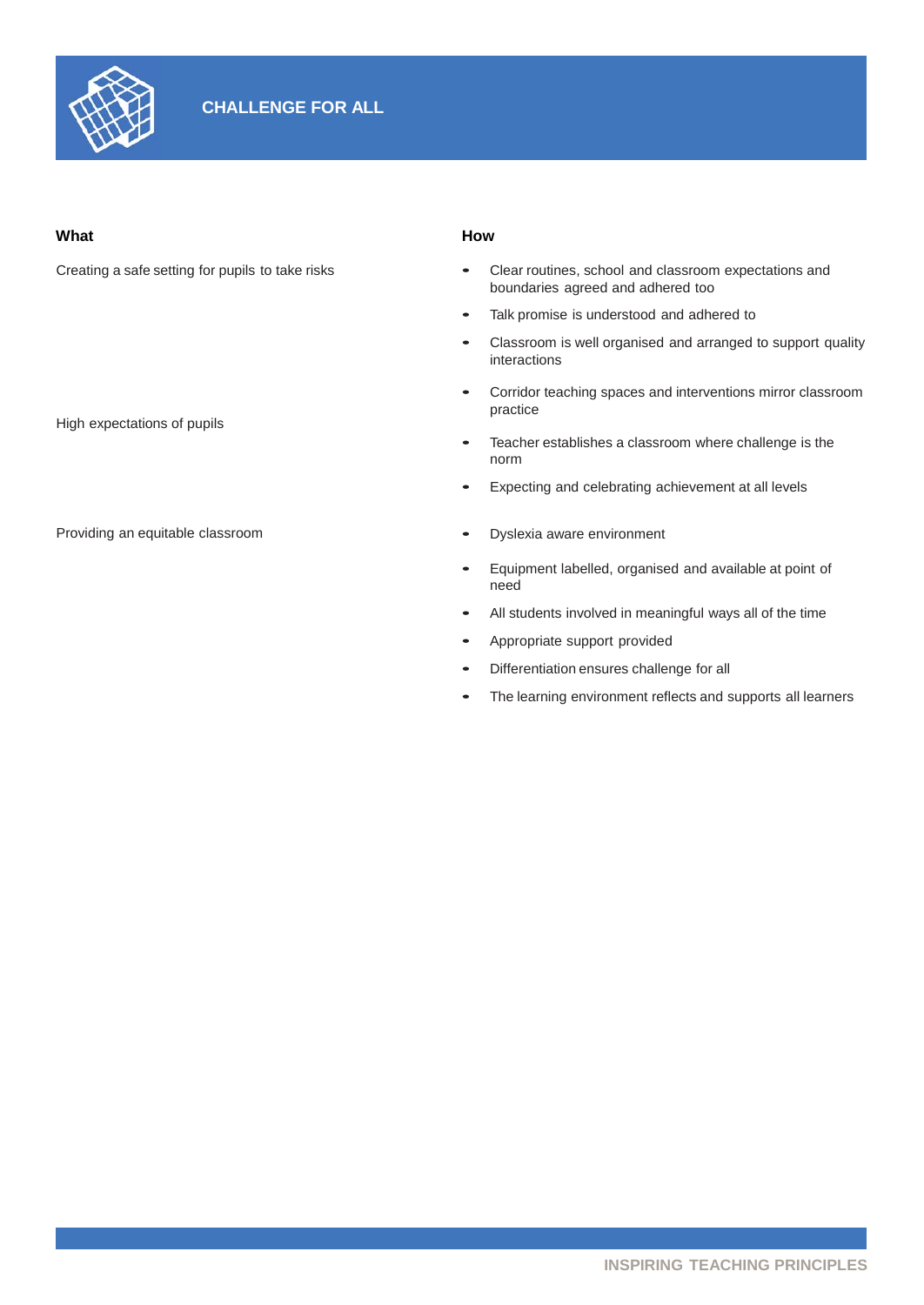

# **DIALOGIC TEACHING**

**Teacher techniques for creating dialogic classrooms**

| What                                   | Why                                                                      | How       |                                                                                                                                                                                                                                                                                                                                                                            |  |  |
|----------------------------------------|--------------------------------------------------------------------------|-----------|----------------------------------------------------------------------------------------------------------------------------------------------------------------------------------------------------------------------------------------------------------------------------------------------------------------------------------------------------------------------------|--|--|
| Interactions                           | Encourage children to think, and<br>to think in different ways           | $\bullet$ | Hooks: pictures, videos, statements, artefacts, stories                                                                                                                                                                                                                                                                                                                    |  |  |
|                                        |                                                                          |           | <b>Enquiry Questions</b>                                                                                                                                                                                                                                                                                                                                                   |  |  |
|                                        |                                                                          |           | Presenting misconceptions/different opinions                                                                                                                                                                                                                                                                                                                               |  |  |
| Questioning                            | Going beyond simple recall<br>(unless that is required)                  |           | Checking for understanding                                                                                                                                                                                                                                                                                                                                                 |  |  |
|                                        |                                                                          |           | Probing - ask a child/group a series of 3,4,5, questions before<br>moving on - keep asking them to go deeper                                                                                                                                                                                                                                                               |  |  |
|                                        |                                                                          |           | Whole class response: Whiteboards/google classroom/exit<br>tickets                                                                                                                                                                                                                                                                                                         |  |  |
|                                        |                                                                          |           | No hands up                                                                                                                                                                                                                                                                                                                                                                |  |  |
|                                        |                                                                          |           | All classrooms use 'lollipop sticks' alongside 'cold calling'<br>to elicit understanding.                                                                                                                                                                                                                                                                                  |  |  |
|                                        |                                                                          |           | Lollipop sticks are used regularly to ensure for the teacher<br>and pupils there is no prior 'selection' even if this was<br>subconscious.                                                                                                                                                                                                                                 |  |  |
| Pupil answers                          | Justified; teacher follows up not<br>just receives                       | $\bullet$ | Teacher shows they are listening actively to pupils and<br>valuing contributions.                                                                                                                                                                                                                                                                                          |  |  |
|                                        |                                                                          |           | Challenge misconceptions                                                                                                                                                                                                                                                                                                                                                   |  |  |
|                                        |                                                                          |           | Children are taught and expected to use sentence stems in<br>increasing complexity                                                                                                                                                                                                                                                                                         |  |  |
| Responsive feedback                    | Which is encouraging but<br>informative: moving thinking<br>forward      |           | 'Say it again but better'                                                                                                                                                                                                                                                                                                                                                  |  |  |
|                                        |                                                                          |           | 'I like the way you said but'                                                                                                                                                                                                                                                                                                                                              |  |  |
|                                        |                                                                          |           | 'X what do you think about the point made by Y?'                                                                                                                                                                                                                                                                                                                           |  |  |
| Contributions and<br>exchanges         | Supports children to express<br>themselves clearly and not<br>fragmented |           | Talk partners are always used and there is an expectation<br>that partners/groups are continually changing so that children<br>have a variety of talk experiences                                                                                                                                                                                                          |  |  |
|                                        |                                                                          |           | Challenge children on what has been said/expect children to<br>make connections and be active listeners and participants.<br>Teacher supports children to lead the direction of the<br>discussion; passing to others those who follow them; cups<br>are used consistently to signal agreement as are physical<br>signals to show children are ready to build upon an idea. |  |  |
| Classroom climate and<br>relationships | All responses are valued                                                 |           | Pupils given thinking time (10 second rule)                                                                                                                                                                                                                                                                                                                                |  |  |
|                                        |                                                                          |           | <b>Talk Promise Followed</b>                                                                                                                                                                                                                                                                                                                                               |  |  |
|                                        |                                                                          |           | Children hold each other accountable for being audible or if<br>something needs further explanation/clarification                                                                                                                                                                                                                                                          |  |  |
|                                        |                                                                          |           | Where appropriate teacher is facilitator - Avoid being a parrot<br>- instead have extremely high expectations for listening                                                                                                                                                                                                                                                |  |  |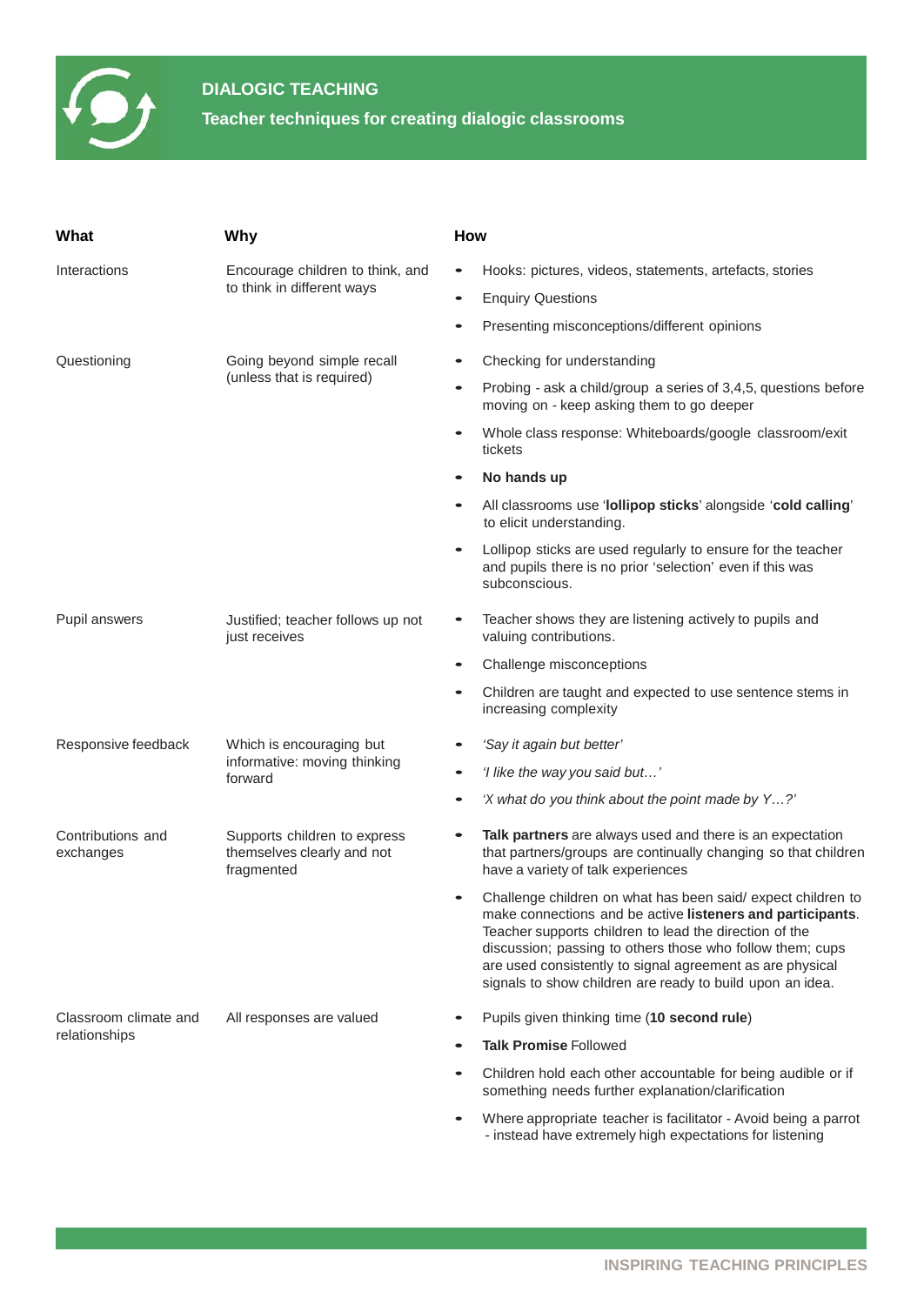| What                                                                 | How                                                                                                                                   |  |  |  |
|----------------------------------------------------------------------|---------------------------------------------------------------------------------------------------------------------------------------|--|--|--|
| Demonstrate to the children a love of learning<br>especially reading | Lessons that hook children in, conversations continue beyond<br>the lesson<br>A culture of reading and dialogue around books is clear |  |  |  |
| Ensure expertise in all curriculum areas                             | Regular high quality, evidence informed professional development<br>across all subjects                                               |  |  |  |
| Sustained support                                                    | Frequent repeated support and development to help embed<br>learning                                                                   |  |  |  |
| Personalised                                                         | The right support available at the right time to help improvement                                                                     |  |  |  |
| Leaders at all levels                                                | Children have the opportunity to lead, change and study in greater<br>depth things that they love                                     |  |  |  |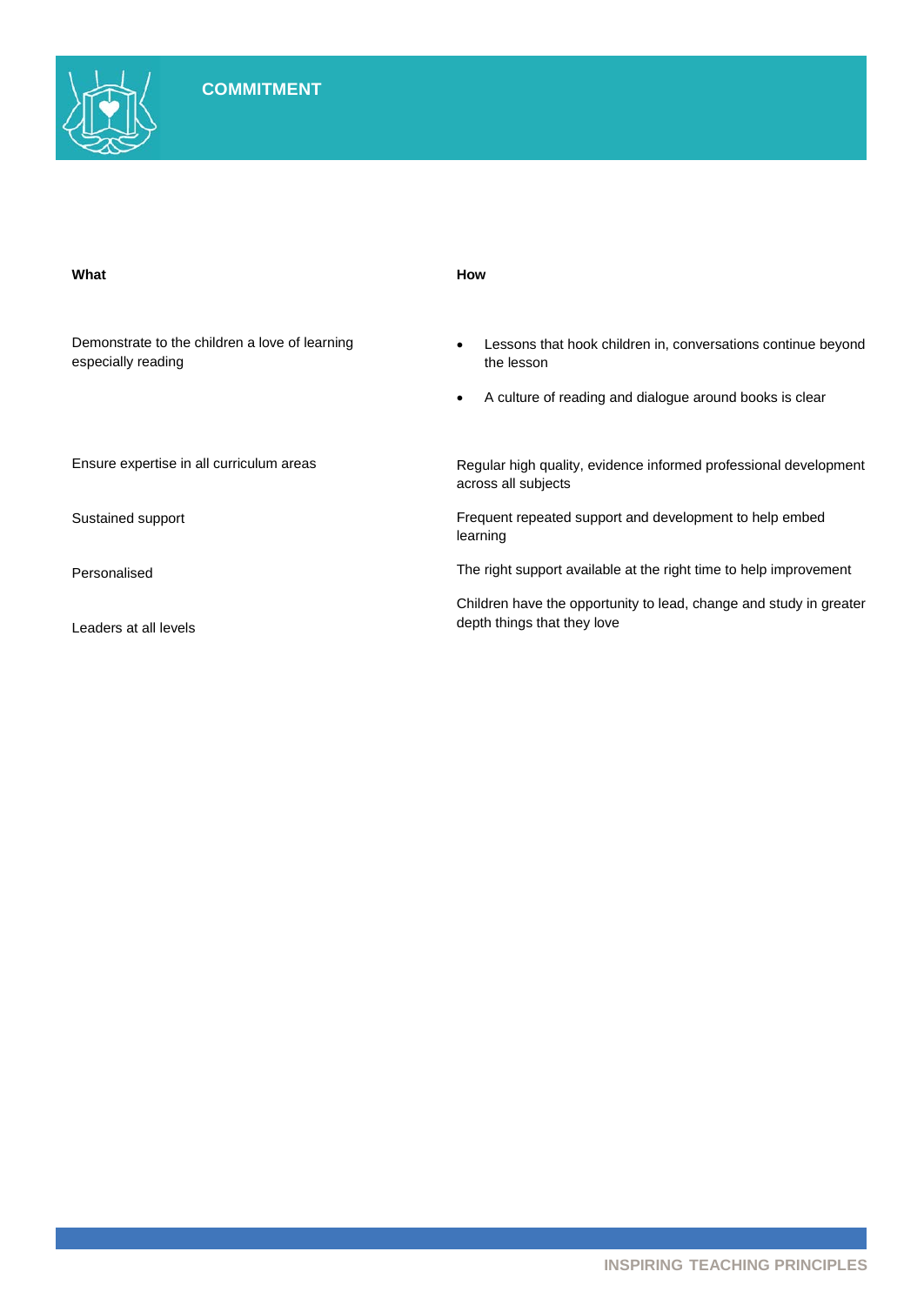

# TO SUPPORT IMPLEMENTATION OF OUR TEACHING PRINCIPLES YOU WILL SEE:

Sequencing learning within the lesson cycle:

| <b>Lesson Stage</b> | <b>Retrieval</b>                                                                                                    | <b>Hook</b>                                                                           | Knowledge                                                                        | <b>Application</b>                                                                                                        | <b>Review</b>                                                                                                                                       |
|---------------------|---------------------------------------------------------------------------------------------------------------------|---------------------------------------------------------------------------------------|----------------------------------------------------------------------------------|---------------------------------------------------------------------------------------------------------------------------|-----------------------------------------------------------------------------------------------------------------------------------------------------|
| <b>What?</b>        | Recalling and<br>activating prior<br>learning both<br>recent and longer<br>term.                                    | Introduce and<br>explain most<br>relevant vocabulary<br>to support<br>understanding   | Teacher input of<br>key information,<br>explained clearly.                       | Practicing makes<br>perfect.<br>Give adequate time<br>and opportunity.                                                    | Checking<br>understanding,<br>identifying areas<br>for re-teaching or<br>re-visiting                                                                |
|                     | Make explicit how/<br>why this learning<br>will support the<br>new learning                                         | Captivate and<br>challenge pupils<br>with stimuli,<br>inquiry question,<br>challenges | Teachers prepare<br>for misconceptions<br>and<br>Making the abstract<br>concrete | Increase challenge<br>progressively<br>We remember what<br>we think about.<br>We better<br>remember what we<br>say/teach! |                                                                                                                                                     |
|                     |                                                                                                                     |                                                                                       |                                                                                  |                                                                                                                           |                                                                                                                                                     |
| How?                | <b>TALK</b>                                                                                                         | <b>TALK</b>                                                                           | TALK                                                                             | <b>TALK</b>                                                                                                               | <b>TALK</b>                                                                                                                                         |
|                     | Questioning<br>1-1/whole class<br>response: 'purple<br>pen' feedback<br>Hinge point tasks<br>Google form<br>quizzes | Provocative images<br>Disruptive ideas<br>that challenge<br>previous thinking         | Information<br>presented in<br>manageable<br>chunks<br>Teacher models            | Guided practice<br>Independent<br>practice<br>Regular review                                                              | Questioning (mu st<br>give wait time)<br>Pause points<br>Cups<br>Partner talk<br>Exit tickets<br>Leaving space<br>before reviewing<br>understanding |
|                     |                                                                                                                     |                                                                                       |                                                                                  |                                                                                                                           |                                                                                                                                                     |

(Teachers will choose which stages may need more focus and attention at particular points within a sequence of lessons)

*Lessons will always be open and driven by dialogue*